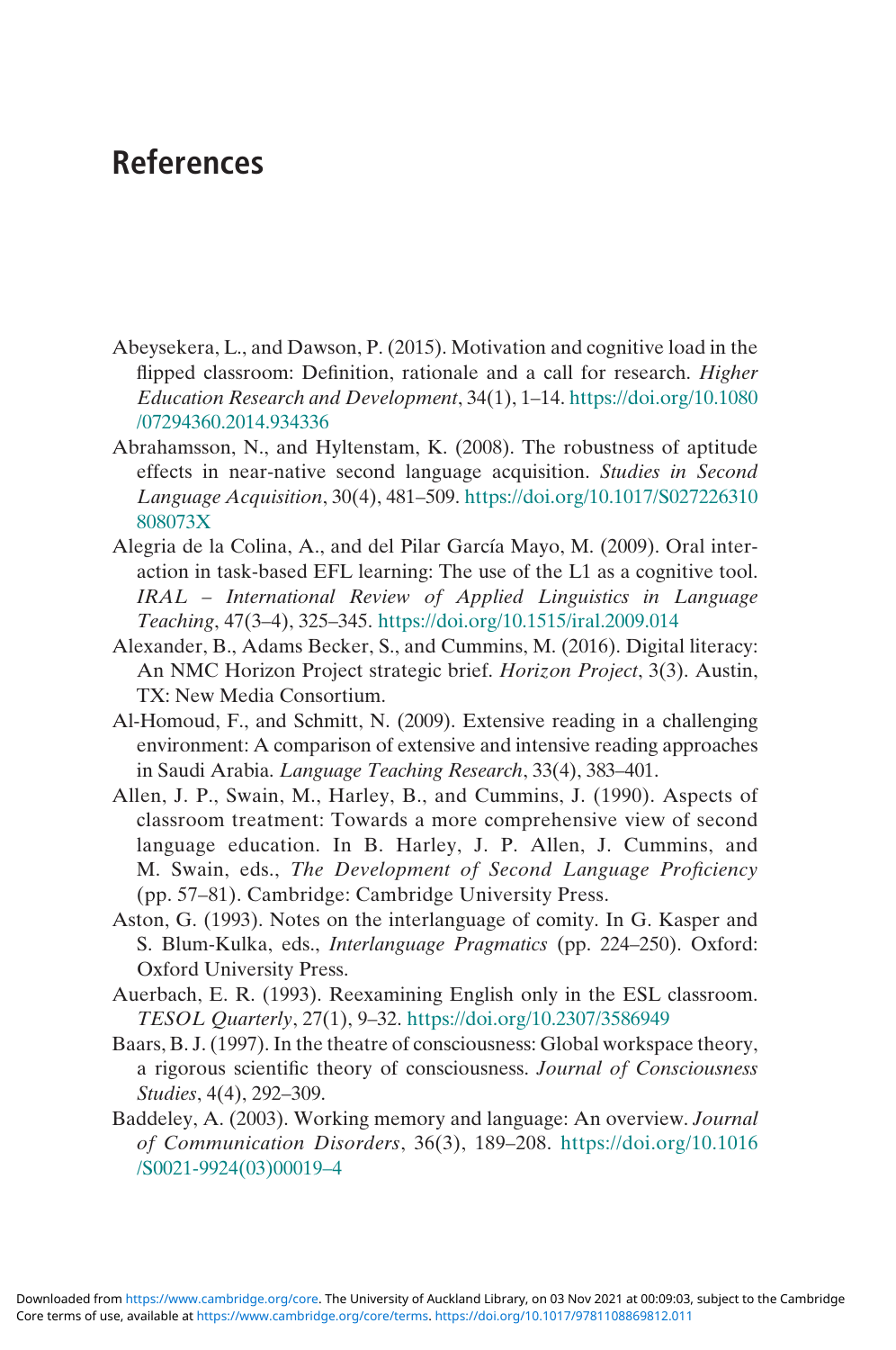- Batstone, R., and Philp, J. (2013). Classroom interaction and learning across time and space. In K. McDonough and A. Mackey, eds., Second Language Interaction in Diverse Educational Contexts (pp. 109–128). Amsterdam, Netherlands: John Benjamins.
- Bekar, M., and Christiansen, M. S. (2018). Computer‐mediated communication (CMC). In J. I. Liontas and M. DelliCarpini, eds., The TESOL Encyclopedia of English Language Teaching. Hoboken, NJ: Wiley. <https://doi.org/10.1002/9781118784235.eelt0816>
- Berman, R. (2007). Language knowledge and use across adolescence. In E. Hoff and M. Shatz, eds., Blackwell Handbook of Language Development (pp. 347–367). Malden, MA: Blackwell.
- Bransford, J. D., Brown, A. L., and Cocking, R. R., eds. (1999). How People Learn: Brain, Mind, Experience, School. Washington, DC: National Academies Press. [https://doi.org/10.1111/j.1467](https://doi.org/10.1111/j.14671770.1996.tb01246.x)–1770.1996.tb01246.x
- Breen, M., ed. (2001). Learner Contributions to Language Learning: New Directions in Research . Harlow: Pearson Education.
- Brown, H. D., and Abeywickrama, P. (2010). Language Assessment: Principles and Classroom Practices, 2nd ed. New York: Pearson Longman.
- Bygate, M., and Samuda, V. (2009). Creating pressure in task pedagogy: The joint roles of field, purpose and engagement within the interaction approach. In A. Mackey and C. Polio, eds., Multiple Perspectives on Interaction: Second Language Research in Honor of Susan M. Gass (pp. 90–116). New York, NY: Routledge.
- Carlson, R. A. (2003). Skill learning. In L. Nadel, ed., Encyclopedia of Cognitive Science (Vol. IV, pp. 36–42). London: Macmillan.
- Chik, A. (2012). Digital gameplay for autonomous foreign language learning: Gamers' and language teachers' perspectives. In H. Reinders, ed., Digital Games in Language Learning and Teaching (pp. 95–114). London: Palgrave Macmillan. [https://doi.org/10.1057/9781137005267\\_6](https://doi.org/10.1057/9781137005267%5F6)
- Chung, K. K. H., and Lam, C. B. (2020). Cognitive linguistic skills underlying word reading and spelling difficulties in Chinese adolescents with dyslexia. Journal of Learning Disabilities, 53(1), 48–59.
- Cobb, T. (2018). Technology for teaching reading. In J. I. Liontas and M. DelliCarpini eds., The TESOL Encyclopedia of English Language Teaching. Hoboken, NJ: Wiley. [https://doi.org/10.1002/9781118784235](https://doi.org/10.1002/9781118784235.eelt0444) [.eelt0444](https://doi.org/10.1002/9781118784235.eelt0444)
- Collins, L., and Muñoz, C. (2016). The foreign language classroom: Current perspectives and future considerations. The Modern Language Journal, 100 (S1), 133–147. <https://doi.org/10.1111/modl.12305>
- Cook, T. D., Deng, Y., and Morgano, E. (2007). Friendship influences during early adolescence: The special role of friends' grade point average.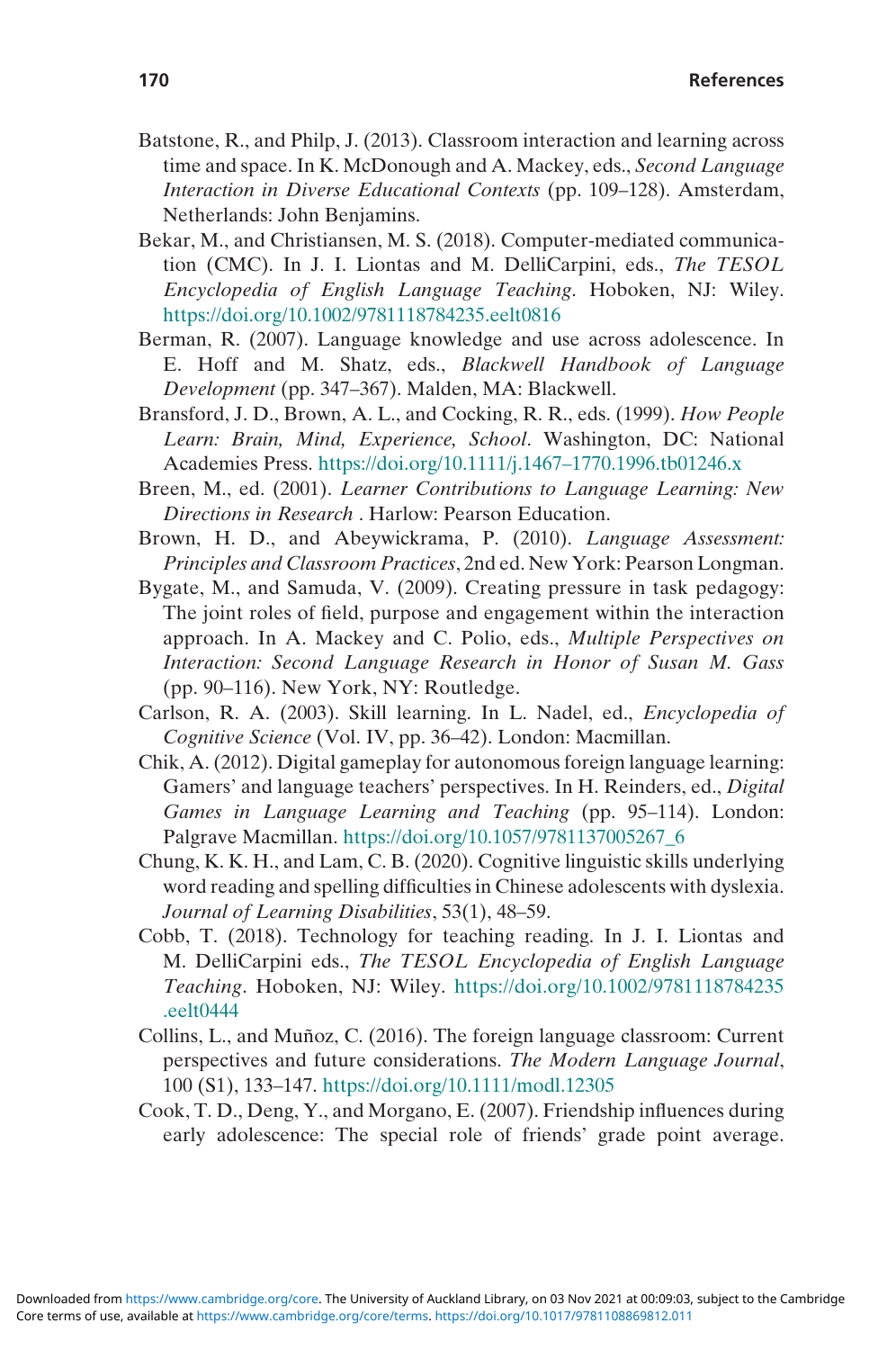Journal of Research on Adolescence, 17(2), 325–356. [https://doi.org/10](https://doi.org/10.1111/j.15327795.2007.00525.x) .1111/j.1532–[7795.2007.00525.x](https://doi.org/10.1111/j.15327795.2007.00525.x)

- Cook, V. (2001). Using the first language in the classroom. Canadian Modern Language Review, 57(3), 402–423. <https://doi.org/10.3138/cmlr.57.3.402>
- Cornillie, F., Clarebout, G., and Desmet, P. (2012). Between learning and playing? Exploring learners' perceptions of corrective feedback in an immersive game for English pragmatics. ReCALL, 24(3), 257–278. <https://doi.org/10.1017/S0958344012000146>
- Craik, F. I.M., and Lockhart, R. S. (1972). Levels of processing: A framework for memory research. Journal of Verbal Learning and Verbal Behavior, 11(6), 671–684. [https://doi.org/10.1016/S0022-5371\(72\)80001-X](https://doi.org/10.1016/S0022-5371(72)80001-X)
- Crone, E. (2011). Das pubertierende Gehirn. Wie Kinder erwachsen werden. Munich: Droemer.
- Crookes, G., and Schmidt, R. (1991). Motivation: Reopening the research agenda. Language Learning, 41(4), 469–512. [https://doi.org/10.1111/j.1467](https://doi.org/10.1111/j.14671770.1991.tb00690.x) –[1770.1991.tb00690.x](https://doi.org/10.1111/j.14671770.1991.tb00690.x)
- Cummins, J. (2015). Inclusion and language learning: Pedagogical principles for integrating students from marginalized groups in the mainstream classroom. In C. Bongartz and A. Rohde, eds., Inklusion im Englischunterricht (pp. 95–116). Frankfurt: Peter Lang Edition.
- Dawes, L. (2004). Research report: Talk and learning in classroom science. International Journal of Science Education, 26(6), 677–695. [https://doi.org](https://doi.org/10.1080/0950069032000097424) [/10.1080/0950069032000097424](https://doi.org/10.1080/0950069032000097424)
- De Bot, K. (1996). The psycholinguistics of the output hypothesis. Language Learning, 46(3), 529–555. [https://doi.org/10.1111/j.1467](https://doi.org/10.1111/j.14671770.1996.tb01246.x)–1770 [.1996.tb01246.x](https://doi.org/10.1111/j.14671770.1996.tb01246.x)
- Deci, E., and Ryan, R. (1985). Intrinsic Motivation and Self-Determination in Human Behaviour. New York, NY: Plenum.
- DeKeyser, R. (1998). Beyond focus on form: Cognitive perspectives on learning and practicing second language grammar. In C. Doughty and J. Williams, eds., Focus on Form in Classroom Second Language Acquisition (pp. 42–63). New York, NY: Cambridge University Press.
- DeKeyser, R. (2000). The robustness of critical periods in second language acquisition. Studies in Second Language Acquisition, 22(4), 493–533. <https://doi.org/10.1017/S0272263100004022>
- DeKeyser, R. (2007). Situating the concept of practice. In R. DeKeyser, ed., Practice in a Second Language: Perspectives from Applied Linguistics and Cognitive Psychology (pp. 1–18). New York, NY: Cambridge University Press.
- Deterding, S., Khaled, R., Nacke, L., and Dixon, D. (2011). Gamification: Toward a definition. CHI 2011 Gamification Workshop Proceedings (pp. 12–15). Vancouver, BC, Canada.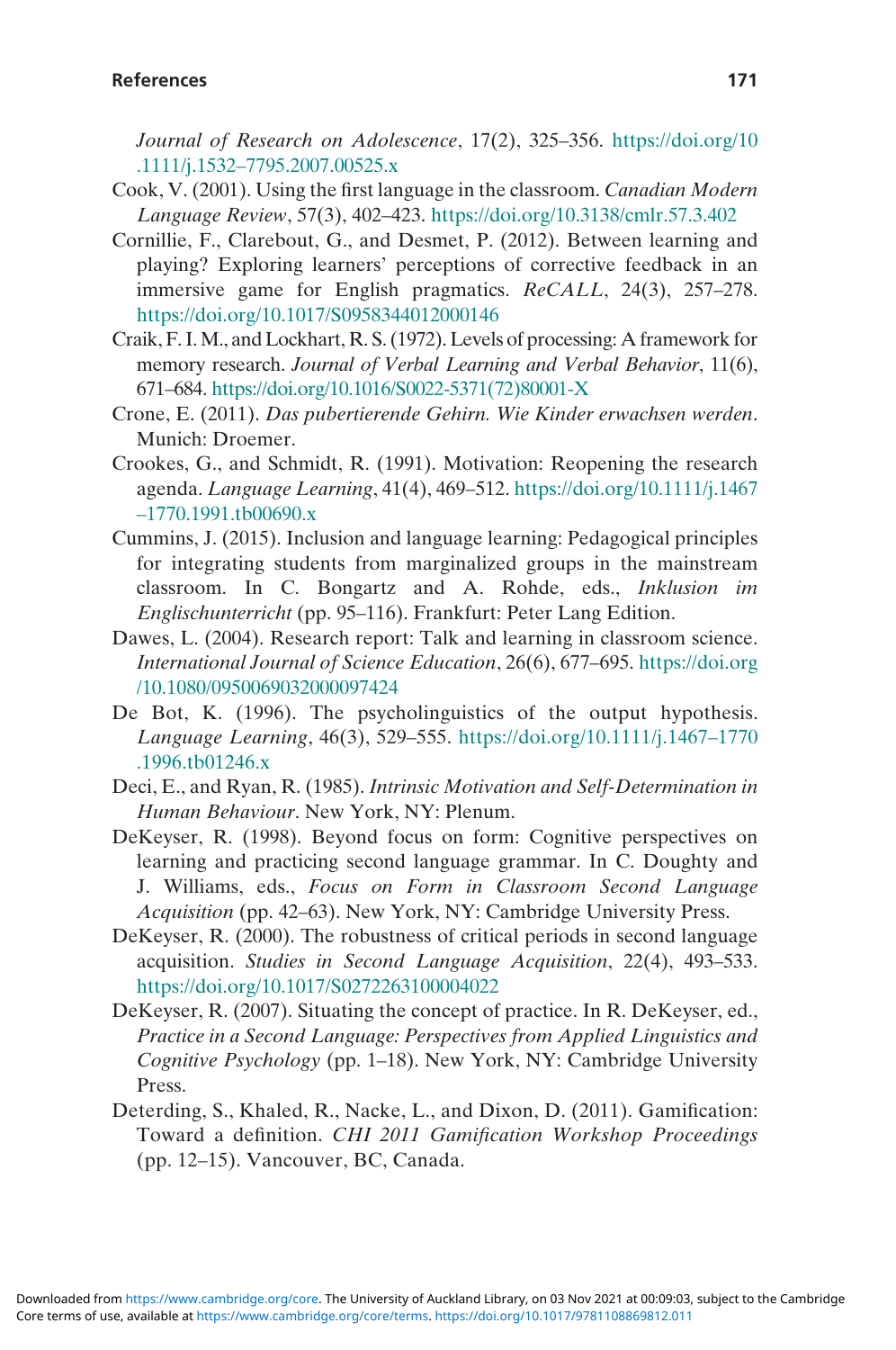- Dewaele, J., Witney, J., Saito, K., and Dewaele, L. (2018). Foreign language enjoyment and anxiety: The effect of teacher and learner variables. Language Teaching Research, 22(6), 676–697.
- Dörnyei, Z. (1994). Motivation and motivating in second language learning. Modern Language Journal, 78(3), 273–284. doi:10.2307/330107
- Dörnyei, Z. (2001). Teaching and Researching Motivation. London: Longman Pearson.
- Dörnyei, Z. (2005). The Psychology of the Language Learner: Individual Differences in Second Language Acquisition. Mahwah, NJ: Lawrence Erlbaum.
- Dörnyei, Z. (2009). The Psychology of Second Language Acquisition. Oxford: Oxford University Press.
- Dörnyei, Z., and Maldarez, A. (1997). Group dynamics and foreign language learning. System, 25(1), 65–81. [https://doi.org/10.1016/S0346-251X](https://doi.org/10.1016/S0346-251X(96)000619) [\(96\)00061](https://doi.org/10.1016/S0346-251X(96)000619)–9
- Dörnyei, Z., and Ryan, S. (2015). The Psychology of the Language Learner Revisited. New York/London: Routledge.
- Dörnyei, Z., and Ushoida, E., eds. (2009). Motivation, Language Identity and the L2 Self. Bristol: Multilingual Matters.
- Dotterer, A.M.,McHale, S.M., and Crouter, A. C. (2009). The development and correlates of academic interests from childhood through adolescence. Journal of Educational Psychology, 101(2), 509–519. <https://doi.org/10.1037/a0013987>
- Doughty, C., and Williams, J., eds. (1998). Focus-on-Form in Second Language Acquisition. Cambridge: Cambridge University Press.
- Duchesne, S., and McMaugh, A. (2016). Educational Psychology for Learning and Teaching, 5th ed. Melbourne, Australia: Cengage Learning.
- East, M. (2012). Task-Based Language Teaching from the Teachers' Perspective. Amsterdam, Netherlands: John Benjamins.
- Edstrom, A. (2006). L1 use in the L2 classroom: One teacher's selfevaluation. Canadian Modern Language Review, 63(2), 275–292. doi:10.1353/cml.2007.0002
- Elder, C., Erlam, R., and Philp, J. (2007). Explicit language knowledge and focus on form: Options and obstacles for TESOL teacher trainees. In S. Fotos and H. Nassaji, eds., Form-Focused Instruction and Teacher Education: Studies in Honour of Rod Ellis (pp. 225–240). Oxford: Oxford University Press.
- Elkind, D. (1967). Egocentrism in adolescence. Child Development, 38(4), 1025–1034.
- Elley, W. B., and Mangubhai, E. (1981). The Impact of a Book Flood in Fiji Primary Schools. Wellington, New Zealand: NZCER.
- Ellis, N. C. (1996). Sequencing in SLA: Phonological memory, chunking and points of order. Studies in Second Language Acquisition, 18(1), 91–126. doi:10.1017/S0272263100014698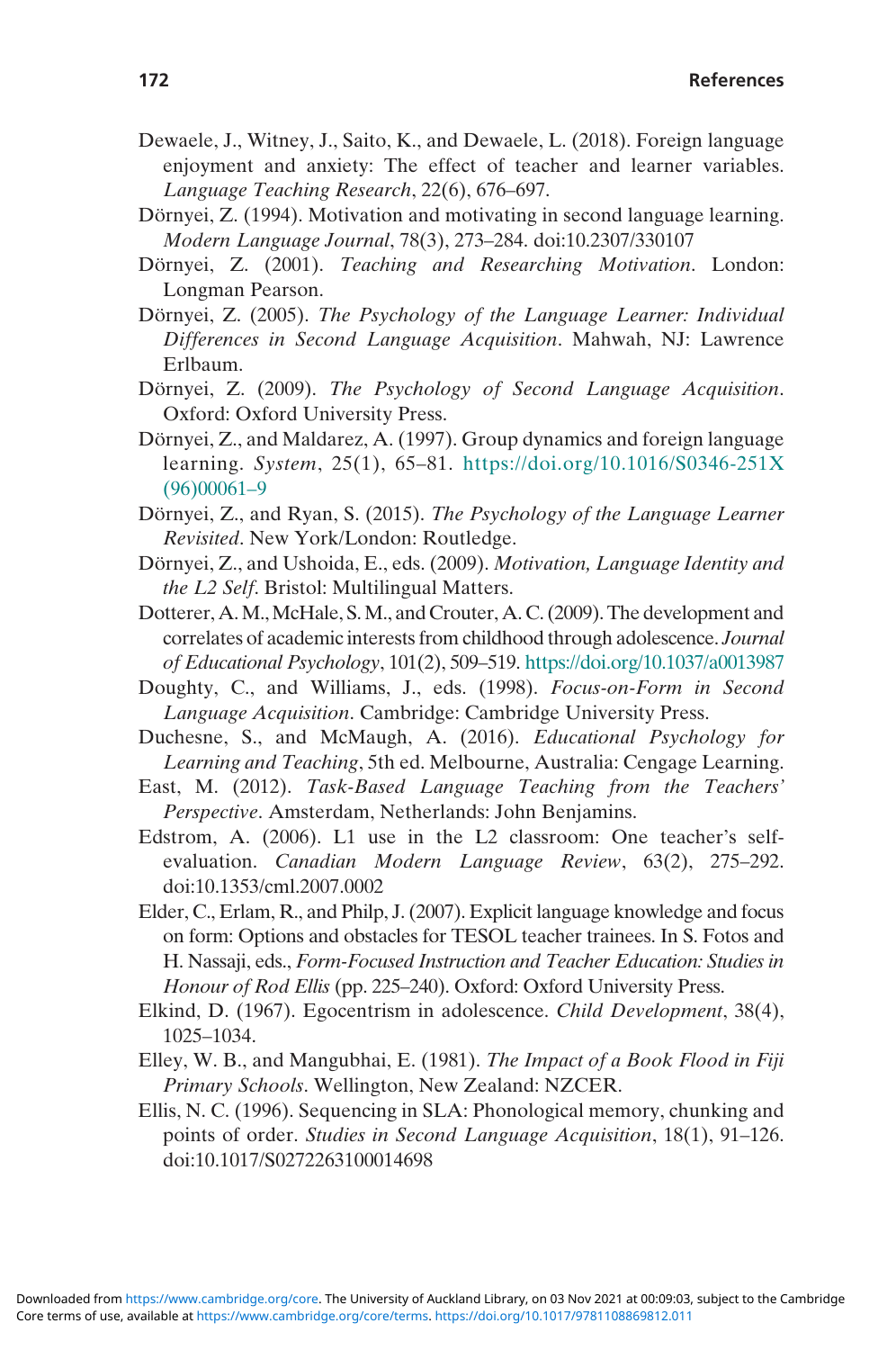- Ellis, N. C. (2005). At the interface: Dynamic interactions of explicit and implicit language knowledge. Studies in Second Language Acquisition, 27(2), 305–352. <https://doi.org/10.1017/S027226310505014X>
- Ellis, N. C., and Wulff, S. (2015). Usage-based approaches in second language acquisition. In B. VanPatten and J. Williams, eds., Theories in Second Language Acquisition, pp. 75–93. New York, NY: Routledge.
- Ellis, R. (2005). Instructed Second Language Acquisition: A Literature Review. Wellington, New Zealand: Learning Media.
- Ellis, R. (2006). Current issues in the teaching of grammar: An SLA perspective. TESOL Quarterly, 40, 83–108.
- Ellis, R. (2008). The Study of Second Language Acquisition. Oxford: Oxford University Press.
- Ellis, R. (2012). Language Teaching Research and Language Pedagogy. Oxford: Wiley-Blackwell.
- Ellis, R., and Shintani, N. (2014). Exploring Language Pedagogy through Second Language Acquisition Research. Abingdon: Routledge.
- Erlam, R. (2005). Language aptitude and its relationship to instructional effectiveness in second language acquisition. Language Teaching Research, 9(2), 147–171. <https://doi.org/10.1191/1362168805lr161oa>
- Erlam, R. (2008). What do you researchers know about language teaching? Bridging the gap between SLA research and language pedagogy. Innovation in Language Learning and Teaching, 2(3), 253–267. [https://doi](https://doi.org/10.1080/17501220802158958) [.org/10.1080/17501220802158958](https://doi.org/10.1080/17501220802158958)
- Erlam, R. (2013). Listing and comparing tasks in the language classroom: Examples of Willis and Willis's (2007) taxonomy in practice. The New Zealand Language Teacher, 39, 7–14.
- Erlam, R. (2017). Is it ok to use Kahoot for assessment in the language classroom? Language Assessment Matters, 8, 3–5. Retrieved from [www](http://www.altaanz.org/uploads/5/9/0/8/5908292/altaanz%5Fnewsletter%5Fissue%5F8%5Foctober%5F2017.pdf) [.altaanz.org/uploads/5/9/0/8/5908292/altaanz\\_newsletter\\_issue\\_8\\_octo](http://www.altaanz.org/uploads/5/9/0/8/5908292/altaanz%5Fnewsletter%5Fissue%5F8%5Foctober%5F2017.pdf) [ber\\_2017.pdf](http://www.altaanz.org/uploads/5/9/0/8/5908292/altaanz%5Fnewsletter%5Fissue%5F8%5Foctober%5F2017.pdf)
- Erlam, R., and Ellis, R. (2018). Task-based language teaching for beginner-level learners of L2 French: An exploratory study. Canadian Modern Language Review, 71(1), 1–26.
- Erlam, R., and Pimentel-Hellier, M. (2017). Opportunities to attend to language form in the adolescent near-beginner foreign language classroom. Language Awareness, 26(2), 59–77. [https://doi.org/10.1080](https://doi.org/10.1080/09658416.2017.1314487) [/09658416.2017.1314487](https://doi.org/10.1080/09658416.2017.1314487)
- Feser, J. (2015). The disruptive nature of mobile learning. In C. Udell and G. Woodill, eds., Mastering Mobile Learning: Tips and Techniques for Success (pp. 21–30). Hoboken, NJ: Wiley.
- Firth, A., and Wagner, J. (1997). On discourse, communication, and (some) fundamental concepts in SLA. The Modern Language Journal, 81(3), 285–300. doi:10.2307/329302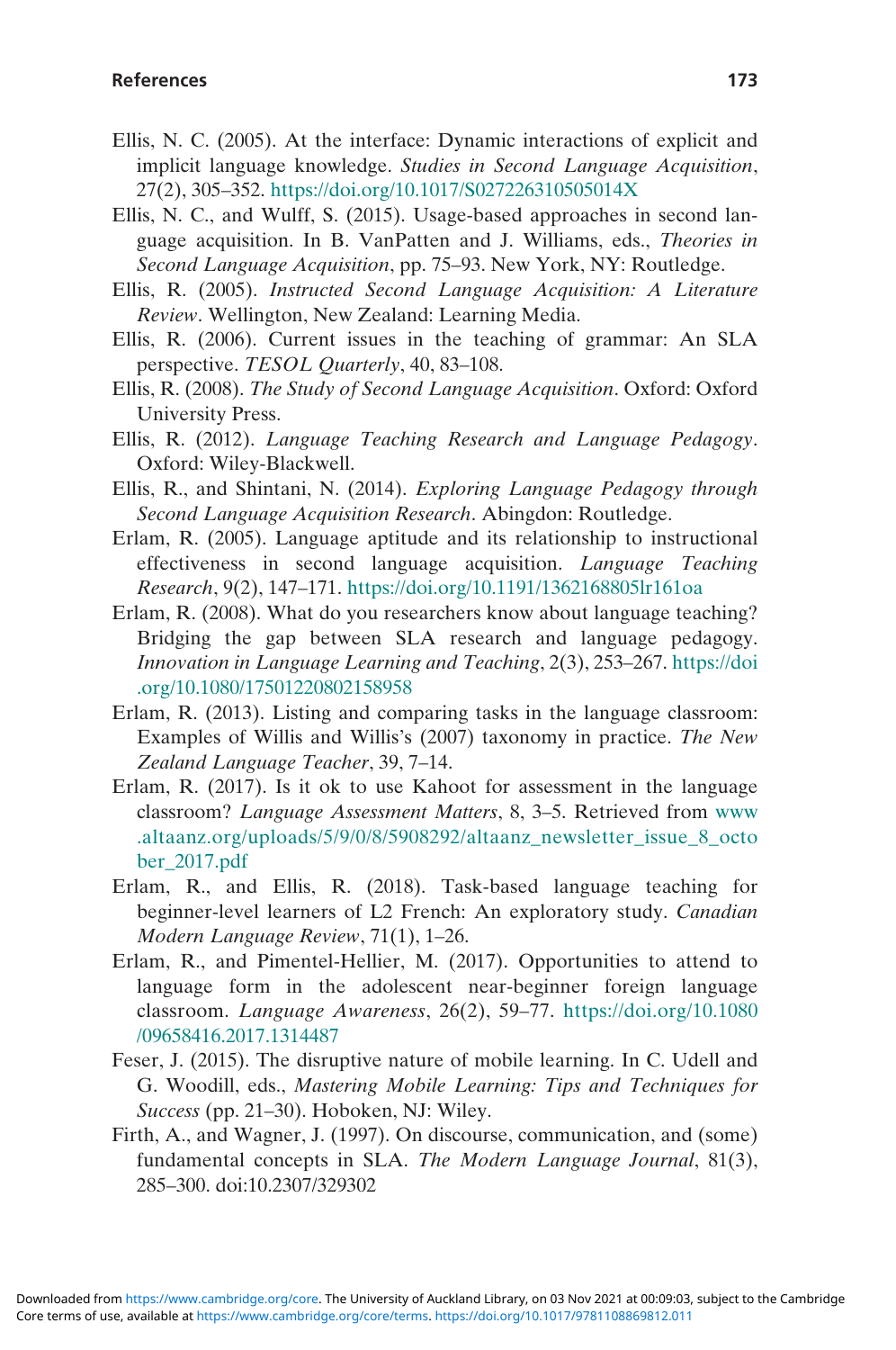- Firth, A., and Wagner, J. (2007). Second/foreign language learning as a social accomplishment: elaborations on a reconceptualized SLA. The Modern Language Journal, 91(1), 800–819. [https://doi.org/10.1111/j.1540](https://doi.org/10.1111/j.15404781.2007.00670.x)–4781 [.2007.00670.x](https://doi.org/10.1111/j.15404781.2007.00670.x)
- Franceschi, V. (2017). Exploring Plurilingualism in Fan Fiction: ELF Users as Creative Writers. Newcastle upon Tyne: Cambridge Scholars Publishing.
- Fredericks, J., Blumenfeld, P., and Paris, A. (2004). School engagement: Potential of the concept, state of the evidence. Review of Educational Research, 74(1), 59–109.
- Frederikson, N., and Cline, T. (2002). Special Educational Needs, Inclusion and Diversity. Oxford: Oxford University Press.
- Gardner, M., and Steinberg, L. (2005). Peer influence on risk taking, risk preference and risky decision making in adolescence and adulthood: An experimental study. Developmental Psychology, 41(4), 625–635. doi:10.1037/0012-1649.41.4.625
- Gass, S. M. (1997). Input, Interaction and the Second Language Learner. Mahwah, NJ: Lawrence Erlbaum Associates.
- Gass, S.M., and Mackey, A. (2006). Input, interaction and output: An overview. AILA Review, 19, 3–17. <https://doi.org/10.1075/aila.19.03gas>
- Gass, S.M., and Selinker, L. (2001). Second Language Acquisition: An Introductory Course, 2nd ed. Mahwah, NJ: Lawrence Erlbaum.
- Gee, J. P. 2012. Foreword. In H. Reinders, ed., Digital Games in Language Learning and Teaching (pp. xii–xiv). London: Palgrave Macmillan.
- Gibbons, P. (2007). Mediating academic language learning through classroom discourse. In J. Cummins, and C. Davison, eds., International Handbook of English Language Teaching (pp. 701–718). Boston, MA: Springer.
- Goetz, T., Ludtke, O., Nett, U. E., Keller, M. M., and Lipnevich, A. A. (2013). Characteristics of teaching and students' emotions in the classroom: Investigating differences across domains. Contemporary Educational Psychology, 38(4), 383–394. [https://doi.org/10.1016/j](https://doi.org/10.1016/j.cedpsych.2013.08.001) [.cedpsych.2013.08.001](https://doi.org/10.1016/j.cedpsych.2013.08.001)
- Gray, S. (2012). Inclusive academic language teaching in New Zealand: History and responses. Asia Pacific Journal of Education, 32(3), 317–332.
- Green, A. (2014). Exploring Language Assessment and Testing: Language in Action. New York: Routledge.
- Hadfield, J., and Dörnyei, Z. (2013). Motivating Learning. Bristol: Multilingual Matters.
- Hallahan, D. P., Kauffman, J. M., and Pullen, P. C. (2009). Exceptional Learners: An Introduction to Special Education, 11th ed. Boston, MA: Pearson Education.
- Harley, B., and Swain, M. (1978). An analysis of the verb system used by young learners of French. Interlanguage Studies Bulletin, 3, 35–79.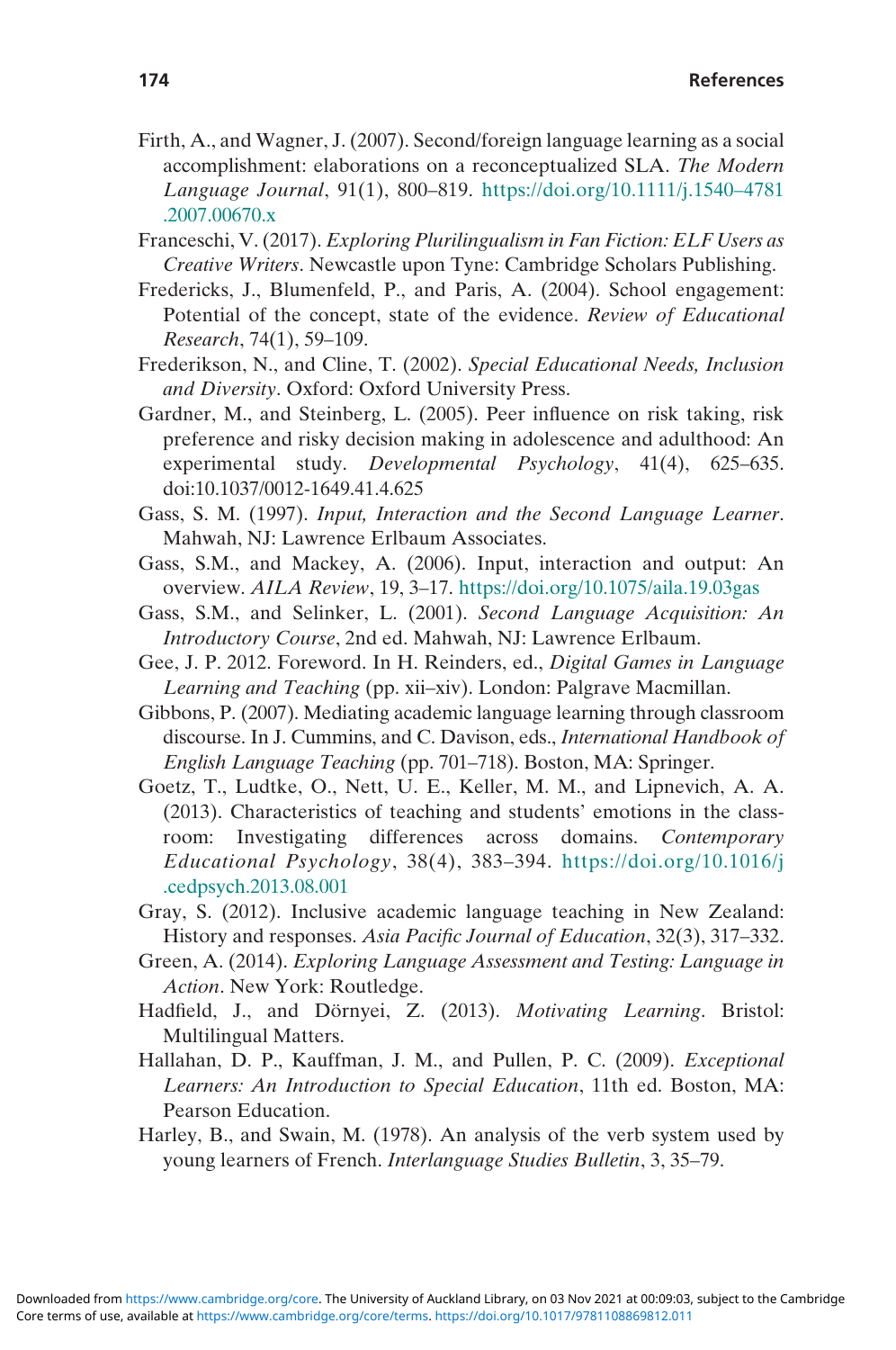- Harmer, J. (2012). Essential Teacher Knowledge: Core Concepts in English Language Teaching. Harlow: Pearson.
- Harmer, J. (2015). The Practice of English Language Teaching. Harlow: Pearson.
- Hartup, W. W. (1989). Social relationships and their developmental significance. American Psychologist, 44(2), 120-126. [https://doi.org/10](https://doi.org/10.1037/0003-066X.44.2.120) [.1037/0003-066X.44.2.120](https://doi.org/10.1037/0003-066X.44.2.120)
- Hartup, W. W. (2009). Critical issues and theoretical viewpoints. In K. H. Rubin, W. M. Bukowski and B. Laursen, eds., Handbook of Peer Interactions, Relationships and Groups (pp. 3–19). New York, NY: The Guildford Press.
- Hattie, J. (2009). Visible Learning. New York/London: Routledge.
- Hattie, J. (2012). Visible Learning for Teachers: Maximizing Impact on Learning. New York, NY: Taylor & Francis Ltd.
- Hockly, N., and Dudeney, G. (2017). Digital learning in 2020. In M. Carrier, R. M. Damerow, and K. M. Bailey, eds., Digital Language Learning and Teaching: Research, Theory, and Practice (pp. 235–246). New York/ London: Routledge.
- Hornberger, N. H., and Link, H. (2012). Translanguaging and transnational literacies in multilingual classrooms: A biliteracy lens. International Journal of Bilingual Education and Bilingualism, 15(3), 261–278. [https://](https://doi.org/10.1080/13670050.2012.658016) [doi.org/10.1080/13670050.2012.658016](https://doi.org/10.1080/13670050.2012.658016)
- Kaliampos, J., and Schmidt, T. (2014). Web 2.0 tasks in action: EFL learning in the U.S. Embassy School election project 2012. American Studies Journal, 58. Online: [www.asjournal.org/58](http://www.asjournal.org/582014/efl-learning-in-the-u-s-embassy-school-election-project2012/)–2014/efl-learning-in-the [-u-s-embassy-school-election-project](http://www.asjournal.org/582014/efl-learning-in-the-u-s-embassy-school-election-project2012/)–2012/
- Kang, S.-J. (2005). Dynamic emergence of situational willingness to communicate in a second language. System, 33(2), 277–292. [https://doi.org/10](https://doi.org/10.1016/j.system.2004.10.004) [.1016/j.system.2004.10.004](https://doi.org/10.1016/j.system.2004.10.004)
- Keenan, J. M., and MacWhinney, B. (1987). Understanding the relationship between comprehension and production. In H. W. Dechert and M. Raupach, eds., Psycholinguistic Models of Production (pp. 150–155). Norwood, NJ: Ablex Publishing Corporation.
- Kormos, J., Kiddle, T., and Csizér, K. (2011). Systems of goals, attitudes and self-related beliefs in second language-learning motivation. Applied Linguistics, 32(5), 495–516. doi:10.1093/applin/amr019
- Kormos, J., and Smith, A. M. (2012). Teaching Languages to Students with Specific Learning Differences. Bristol: Multilingual Matters.
- Krashen, S. (1981). Second Language Acquisition and Second Language Learning. Oxford: Oxford University Press.
- Krashen, S. (1985). The Input Hypothesis: Issues and Implications. London: Longman.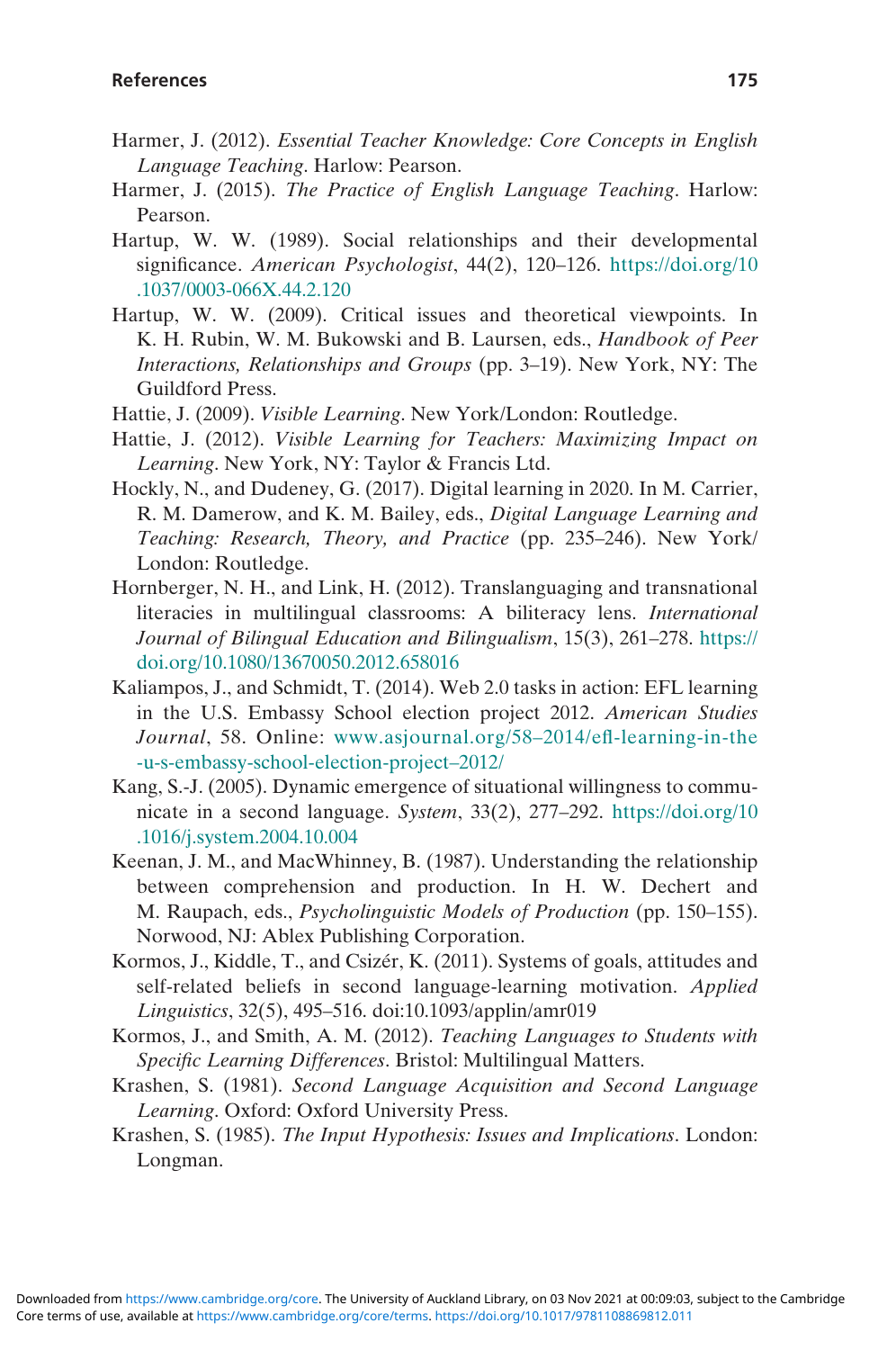- Kukulska-Hulme, A. (2020). Mobile assisted language learning. In C. A. Chapelle, ed., The Concise Encyclopedia of Applied Linguistics. Hoboken, NJ: Wiley. <https://doi.org/10.1002/9781405198431.wbeal0768.pub2>
- Kurth-Buchholz, E. (2011). Schülermitbestimmung aus Sicht von Schülern und Lehrern: Eine vergleichende Untersuchung an Gymnasien in Brandenberg und Nordrheim-Westfalen . Munster: Waxmann.
- Lambert, C., Philp, J., and Nakamura, S. (2017). Learner-generated content and engagement in second language task performance. Language Teaching Research, 21(6), 665–680.
- Landrum, T. J., and McDuffie, K. A. (2010). Learning styles in the age of differentiated instruction. Exceptionality, 18(1), 6–17. [https://doi.org/10](https://doi.org/10.1080/09362830903462441) [.1080/09362830903462441](https://doi.org/10.1080/09362830903462441)
- Lantolf, J. P., and Beckett, T. G. (2009). Sociocultural theory and second language acquisition. Language Teaching, 42(4), 459–475. [https://doi.org](https://doi.org/10.1017/S0261444809990048) [/10.1017/S0261444809990048](https://doi.org/10.1017/S0261444809990048)
- Larsen-Freeman, D., and Anderson, M. (2011). Techniques and Principles in Language Teaching, 3rd ed. Oxford; New York: Oxford University Press.
- Laufer, B., and Hulstijn, J. (2001). Incidental vocabulary acquisition in a second language: The construct of task-induced involvement. Applied Linguistics, 22(1), 1–26. <https://doi.org/10.1093/applin/22.1.1>
- Laursen, B. (2010). Capturing the peer context: The paradox of progress. Journal of Adolescence, 33(6), 897–902. https://doi.org/10.1016/j .adolescence.2010.08.008
- Laursen, B. and Hartup, W. W. (2002). The origins of reciprocity and social exchange in friendships. New Directions for Child and Adolescent Development, 95, 27–40. doi:10.1002/cd.35
- Lee, Y.-A. (2006). Respecifying display questions: Interactional resources for language teaching. TESOL Quarterly, 40(4), 691–713. doi:10.2307/40264304
- Legutke, M. (2012). Teaching teenagers. In A. Burns and J. Richards, eds., The Cambridge Guide to Pedagogy and Practice in Second Language Teaching. Cambridge: Cambridge University Press.
- Lemke, J. L. (2002). Language development and identity: Multiple timescales in the social ecology of learning. In C. Kramsch, ed., Language and Language Socialization Acquisition (pp. 68–87). London: Continuum.
- Lerner, R., and Steinberg L., eds. (2009). Handbook of Adolescent Psychology, 2nd ed., Hoboken, NJ: John Wiley and Sons, vi–vii.
- Leung, C. (2016). English as an additional language: A genealogy of language-in-education policies and reflections on research trajectories. Language and Education, 30(2), 158–174.
- Li, J. (2020). Development and validation of second language online reading strategies inventory. Computers and Education, 145, 1–13. [https://doi.org](https://doi.org/10.1016/j.compedu.2019.103733) [/10.1016/j.compedu.2019.103733](https://doi.org/10.1016/j.compedu.2019.103733)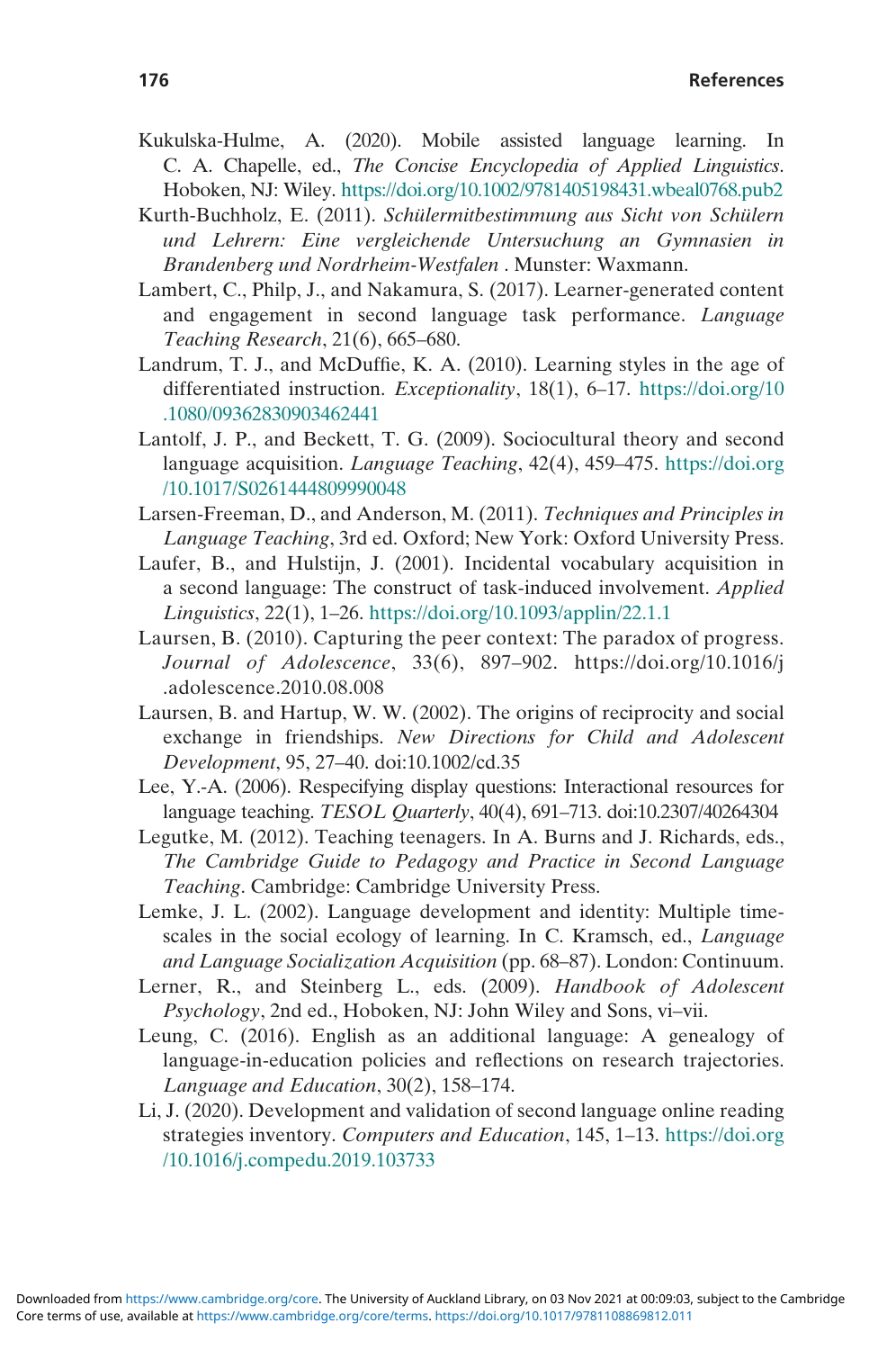- Lightbown, P. M. (2014). Making the minutes count in L2 teaching. Language Awareness, 23(1–2), 3–23. [https://doi.org/10.1080/09658416](https://doi.org/10.1080/09658416.2013.863903) [.2013.863903](https://doi.org/10.1080/09658416.2013.863903)
- Lightbown, P., and Halter, R. (1989). Evaluation of ESL Learning Regular and Experimental Programs in Four New Brunswick School Districts: 1987–88 (Vol. 2). Research report prepared for the Ministry of Education of New Brunswick.
- Lightbown, P. M., Halter, R. H., White, J., and Horst, M. (2002). Comprehension-based learning: The limits of 'do it yourself'. Canadian Modern Language Review, 58(3), 427–64. doi:10.3138/cmlr.58.3.427
- Lightbown, P. M., and Spada, N. (2006). How Languages Are Learned, 3rd ed., Oxford: Oxford University Press.
- Liu, Y., Fisher, L., Forbes, K., and Evans, M. (2017). The knowledge base of teaching in linguistically diverse contexts: Ten grounded principles of multilingual classroom pedagogy for EAL. Language and Intercultural Communication, 17(4), 378–395.
- Loewen, S. (2005). Incidental focus on form and second language learning. Studies in Second Language Acquisition, 27(3), 361–386. [https://doi.org/10](https://doi.org/10.1017/S0272263105050163) [.1017/S0272263105050163](https://doi.org/10.1017/S0272263105050163)
- Loewen, S., and Reinders, H. (2011). Key Concepts in Second Language Acquisition. Basingstoke: Palgrave Macmillan.
- Long, M. (1991). Focus on form: A design feature in language teaching methodology. In K. de Bot, R. Ginsberg, and C. Kramsch, eds., Foreign Language Research in Cross-cultural Perspective (pp. 39–52). Amsterdam: John Benjamins.
- Long, M. (1996). The role of the linguistic environment in second language acquisition. In W. C. Ritchie and T. K. Bhatia, eds., Handbook of Second Language Acquisition (pp. 413–468). San Diego, CA: Academic Press.
- Lyster, R., and Saito, K. (2010). Oral feedback in classroom SLA. Studies in Second Language Acquisition, 32(2), 265–302. [https://doi.org/10.1017](https://doi.org/10.1017/S0272263109990520) [/S0272263109990520](https://doi.org/10.1017/S0272263109990520)
- Mackey, A., and Goo, J. (2007). Interaction research in SLA: A metaanalysis and research synthesis. In A. Mackey, ed., Conversational Interaction in Second Language Acquisition (pp. 407–452). Oxford: Oxford University Press.
- Martin-Beltrán, M., Chen, P.-J., Guzman, N., and Merrills, K. A. (2016). How adolescents use social discourse to open space for language learning. In M. Sato and S. Ballinger, eds., Peer Interaction and Second Language Learning: Pedagogical Potential and Research Agenda (pp. 319–348). Amsterdam: John Benjamins. <https://doi.org/10.1075/lllt.45.13mar>
- Martínez-Alvarez, P. (2017). Language multiplicity and dynamism: Emergent bilinguals. Taking ownership of language use in a hybrid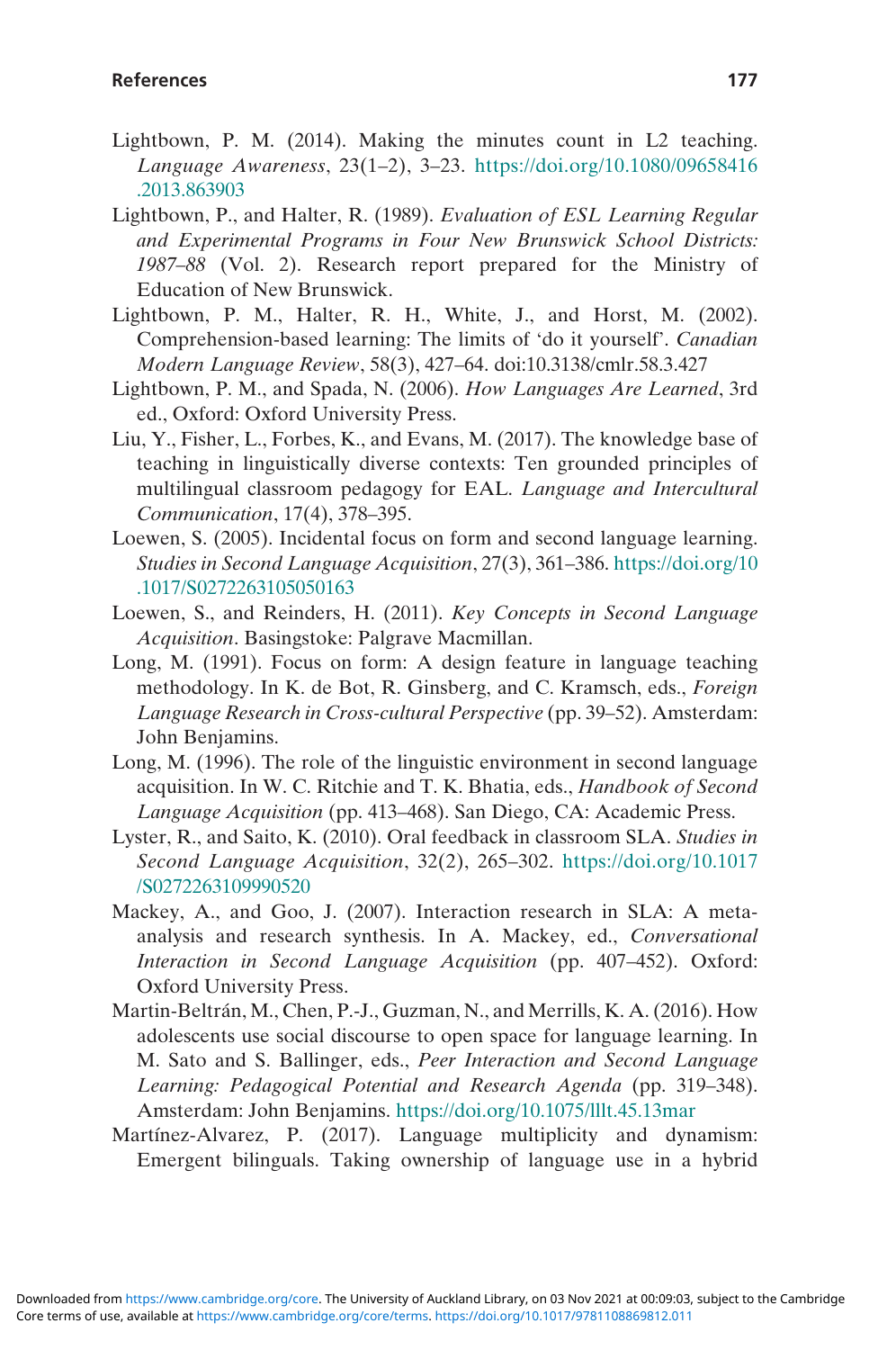curricular space. International Multilingual Research Journal, 11(4), 255–276. doi:10.4018/978-1-4666-5982-7.ch010

- McColl, H. 2005. Foreign language learning and inclusion: Who? Why? What?– and How? Support for Learning 20(3), 103–108.
- McDevitt, T. M., and Ormond, J. E. (2013). Child Development and Education, 5th ed., Upper Saddle River, NJ: Pearson.
- McDonough, K. (2004). Learner–learner interaction during pair and small group activities in a Thai EFL context. System, 32(2), 207–224. [https://doi](https://doi.org/10.1016/j.system.2004.01.003) [.org/10.1016/j.system.2004.01.003](https://doi.org/10.1016/j.system.2004.01.003)
- Meyer, B., and Sørensen, B. H. (2009). Designing serious games for computer assisted language learning – A framework for development and analysis. In M. Kankaanranta and P. Neittaanmäki, eds., Design and Use of Serious Games. Intelligent Systems, Control, and Automation: Science and Engineering (pp. 69–82). Dordrecht: Springer. [https://doi.org/10.1007/](https://doi.org/10.1007/9781-40209496-5%5F5) 978–1-4020–[9496-5\\_5](https://doi.org/10.1007/9781-40209496-5%5F5)
- Ministry of Education, New Zealand (2007). The New Zealand Curriculum. Wellington, New Zealand: Learning Media.
- Miyake, A., and Friedman, D. (1998). Individual differences in second language proficiency: Working memory as language aptitude. In A. F. Healy and L. E. Bourne, eds., Foreign Language Learning: Psycholinguistic Studies on Training and Retention (pp. 339–364). Mahwah, NJ: Lawrence Erlbaum.
- MPFS: Medienpädagogischer Forschungsverbund Südwest, eds. (2018). JIM-Studie 2018: Jugend, Information, Medien. Accessed from [www.mpfs.de](https://www.mpfs.de/fileadmin/files/Studien/JIM/2018/Studie/JIM2018%5FGesamt.pdf) /fileadmin/fi[les/Studien/JIM/2018/Studie/JIM2018\\_Gesamt.pdf](https://www.mpfs.de/fileadmin/files/Studien/JIM/2018/Studie/JIM2018%5FGesamt.pdf)
- MPFS: Medienpädagogischer Forschungsverbund Südwest, eds. (2019). JIM-Studie 2019: Jugend, Information, Medien. Accessed from [www](https://www.mpfs.de/fileadmin/files/Studien/JIM/2019/JIM%5F2019.pdf) .mpfs.de/fileadmin/fi[les/Studien/JIM/2019/JIM\\_2019.pdf](https://www.mpfs.de/fileadmin/files/Studien/JIM/2019/JIM%5F2019.pdf)
- Muñoz, C. (2006). The effects of age on foreign language learning: The BAF project. In C. Muñoz, ed., Age and the Rate of Foreign Language Learning (pp. 1–40). Clevedon, UK: Multilingual Matters.
- Nakahama, Y., Tyler, A., and Van Lier, L. (2001). Negotiation of meaning in conversational and information gap activities: A comparative discourse analysis. TESOL Quarterly, 35(3), 377–405. [https://doi.org/10.2307](https://doi.org/10.2307/3588028) [/3588028](https://doi.org/10.2307/3588028)
- Nation, I. S. P. (2006). How large a vocabulary is needed for reading and listening? Canadian Modern Language Review, 63(1), 59–82. doi:10.1353/ cml.2006.0049
- Nation, I. S. P. (2007). The four strands. Innovation in Language Learning and Teaching, 1(1), 2–12. <https://doi.org/10.2167/illt039.0>
- Nation, I. S. P. (2009). Teaching ESL/EFL Reading and Writing. New York, NY: Routledge.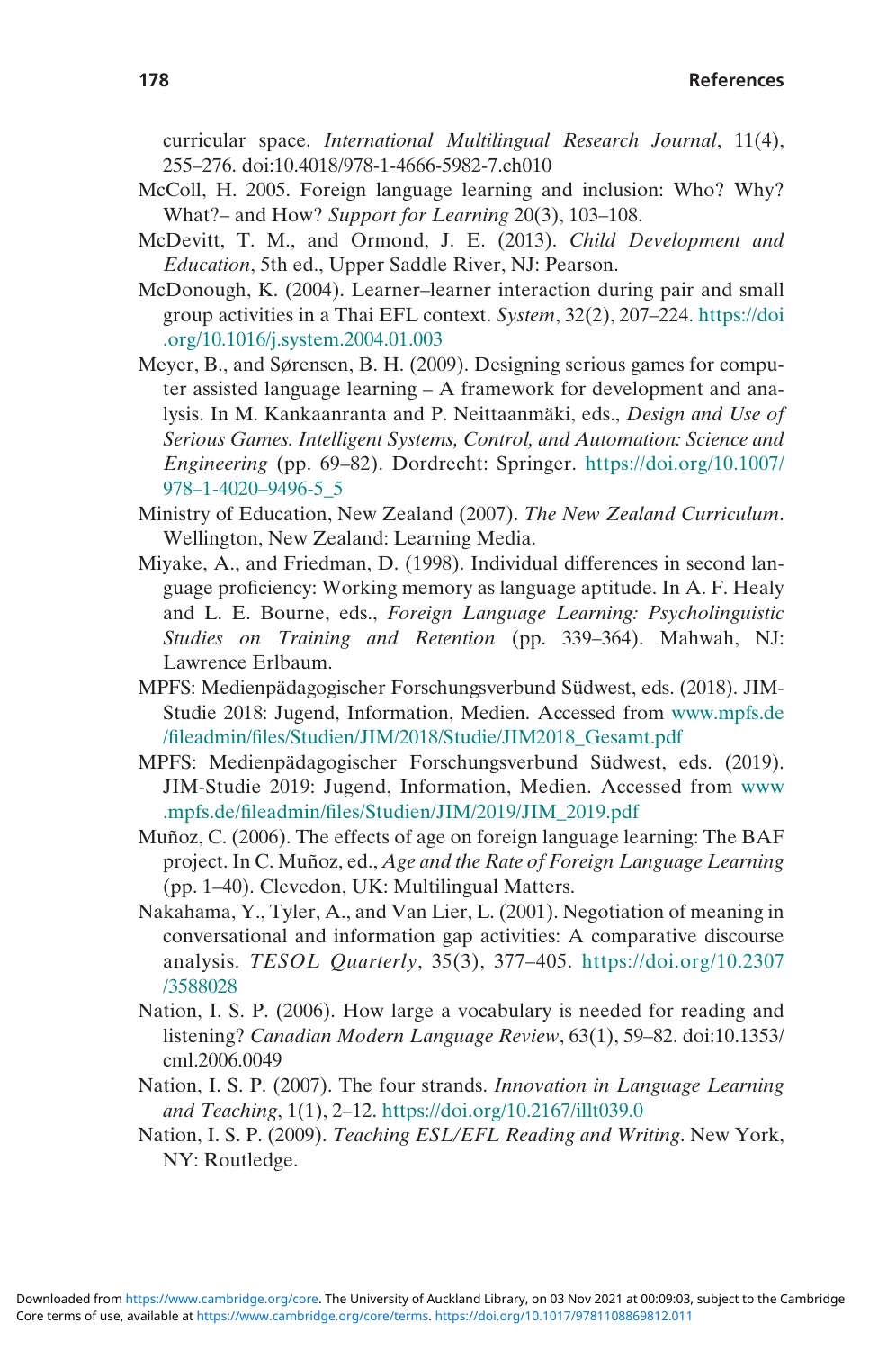- Nation, I. S. P. (2011). My ideal vocabulary teaching course. In J. Macalister and I. S. P. Nation, eds., Case Studies in Language Curriculum Design (pp. 51–62). New York, NY: Routledge.
- Nation, I. S. P., and Macalister, J. (2010). Language Curriculum Design. New York, NY: Routledge.
- Noels, K. (2001). New orientations in language learning motivation: Towards a model of intrinsic extrinsic and integrative orientations and motivations. In Z. Dörnyei and P. Robinson, eds., Motivation and Second Language Acquisition (pp. 43–68). Honolulu, HI: The University of Hawaii: Second Language and Curriculum Centre.
- Noels, K., Pelletier, L. G., Clement, R., and Vallerand, R. J. (2000). Why are you learning a second language? Motivational orientations and self-determination theory. Language Learning, 50(1), 57–85. doi:10.1111/ 0023-8333.00111
- O'Donnell, A. M. (2006). The role of peers and group learning. In P. A. Alexander and P. H. Winnie, eds., Handbook of Educational Psychology, 2nd ed. (pp. 781–802). Mahwah, NJ: Lawrence Erlbaum Associates.
- Ortega, L. (2007). Meaningful L2 practice in foreign language classrooms: A cognitive-interactionist SLA perspective. In R. DeKeyser, ed., Practice in a Second Language: Perspectives from Applied Linguistics and Cognitive Psychology (pp. 180–207). New York, NY: Cambridge University Press.
- Paulston, C. B., and Bruder, M. N. (1976). Teaching English as a Second Language: Techniques and Procedures. Cambridge, MA: Winthrop.
- Pegrum, M. (2014). Mobile Learning: Languages, Literacies and Cultures. New York: Palgrave Macmillan.
- Pegrum, M. (2019). Mobile Lenses on Learning: Languages and Literacies on the Move. Singapore: Springer.
- Pegrum, M., Dudeney, G., and Hockly, N. (2018). Digital literacies revisited. European Journal of Applied Linguistics and TEFL, 7(2), 3–24.
- Philp, J. (2016). Epilogue. In M. Sato and S. Ballinger, eds., Peer Interaction and Second Language Learning: Pedagogical Potential and Research Agenda (pp. 319–348). Amsterdam: John Benjamins. [https://doi.org/10](https://doi.org/10.1075/lllt.45) [.1075/lllt.45](https://doi.org/10.1075/lllt.45)
- Philp, J., Adams, R., and Iwashita, N. (2013). Peer Interaction and Second Language Learning. New York, NY: Taylor & Francis.
- Philp, J., and Duchesne, S. (2016). Exploring engagement in tasks in the language classroom. Annual Review of Applied Linguistics, 36, 50–72. <https://doi.org/10.1017/S0267190515000094>
- Philp, J., Walter, S., and Basturkmen, H. (2010). Peer interaction in the foreign language classroom: What factors foster a focus on form? Language Awareness, 19(4), 261–279.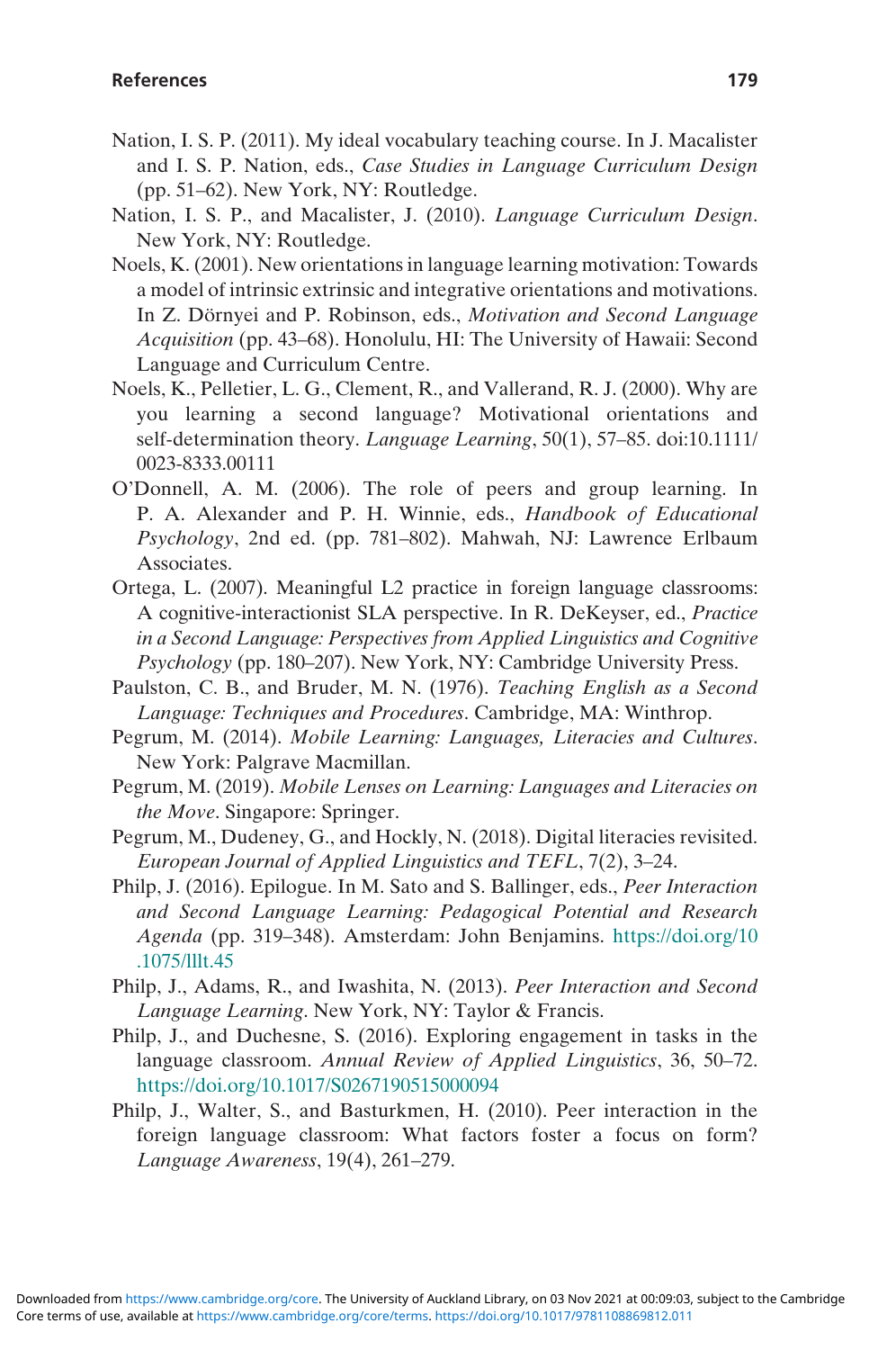- Prensky, M. (2001). Digital natives, digital immigrants. On the Horizon, 9(5), 1–6. <https://doi.org/10.1108/10748120110424816>
- Puentedura, R. (2006). Transformation, technology, and education [Blog post]. Retrieved from <http://hippasus.com/resources/tte/>
- Randler, C., and Wicke, R. (2014). Von Eulen und Lerchen Zum Sclafverhalten von Jugendlichen. Fremdsprache Deutsch, 51, 15–17. [https://doi.org/10.37307/j.2194](https://doi.org/10.37307/j.21941823.2014.51.05)–1823.2014.51.05
- Redecker, C., and Punie, Y. (2017). European Framework for the Digital Competence of Educators: DigcompEdu (No. JRC107466). Publications Office of the European Union. <http://dx.doi.org/10.2760/159770>
- Reinders, H., ed. (2012). Digital Games in Language Learning and Teaching. Basingstoke: Palgrave Macmillan.
- Reinders, H., and Stockwell, G. (2017). Computer-assisted SLA. In S. Loewen and M. Sato, eds., The Routledge Handbook of Instructed Second Language Acquisition (pp. 361–375). New York/London: Routledge.
- Reinhardt, J. (2019). Social media in second and foreign language teaching and learning: Blogs, wikis, and social networking. Language Teaching, 52 (1), 1–39. <https://doi:10.1017/S0261444818000356>
- Riemer, C. (2010). Motivierung. In H.-J. Krumm, C. Fandrych, B. Hufeisen, and C. Riemer, eds., Deutsch als Fremd- und Zweitsprache: Ein internationales Handbuch (Handbücher zur Sprach- und Kommunikationswissenschaft  $[*HSK*]$  2) (pp. 1152–1157). Berlin/New York: de Gruyter.
- Robins, R. W., Trzesniewski, K. H., Tracy, J. L., Gosling, S. D., and Potter, J. (2002). Global self-esteem across the life span. Psychology and Aging, 17 (3), 423–434. [https://doi.org/10.1037/0882](https://doi.org/10.1037/08827974.17.3.423)–7974.17.3.423
- Roffwarg, H. P., Muzio, J. N., and Dement, W. C. (1966). Ontogenetic development of the human sleep dream cycle. Science, 152(3722), 604–618. <https://doi.org/10.1126/science.152.3722.604>
- Roseth, C. J., Johnson, D. W., and Johnson, R. T. (2008). Promoting early adolescents' achievement and peer relationships: The effects of cooperative, competitive, and individualistic goal structures. Psychological Bulletin, 134(2), 223–246. [http://dx.doi.org/10.1037/0033](http://dx.doi.org/10.1037/00332909.134.2.223)–2909.134.2.223
- Rubie-Davies, C. M. (2007). Classroom interactions: Exploring the practices of high- and low-expectation teachers. British Journal of Educational Psychology, 77(2), 289–306. <https://doi.org/10.1348/000709906X101601>
- Rubie-Davies, C. M. (2015). Becoming a High Expectation Teacher: Raising the Bar. Abingdon: Routledge.
- Rubie-Davies, C. M., Peterson, E. R., Sibley, C. G., and Rosenthal, R. (2015). A teacher expectation intervention: Modelling the practices of high expectation teachers. Contemporary Educational Psychology, 40, 72–85. <https://doi.org/10.1016/j.cedpsych.2014.03.003>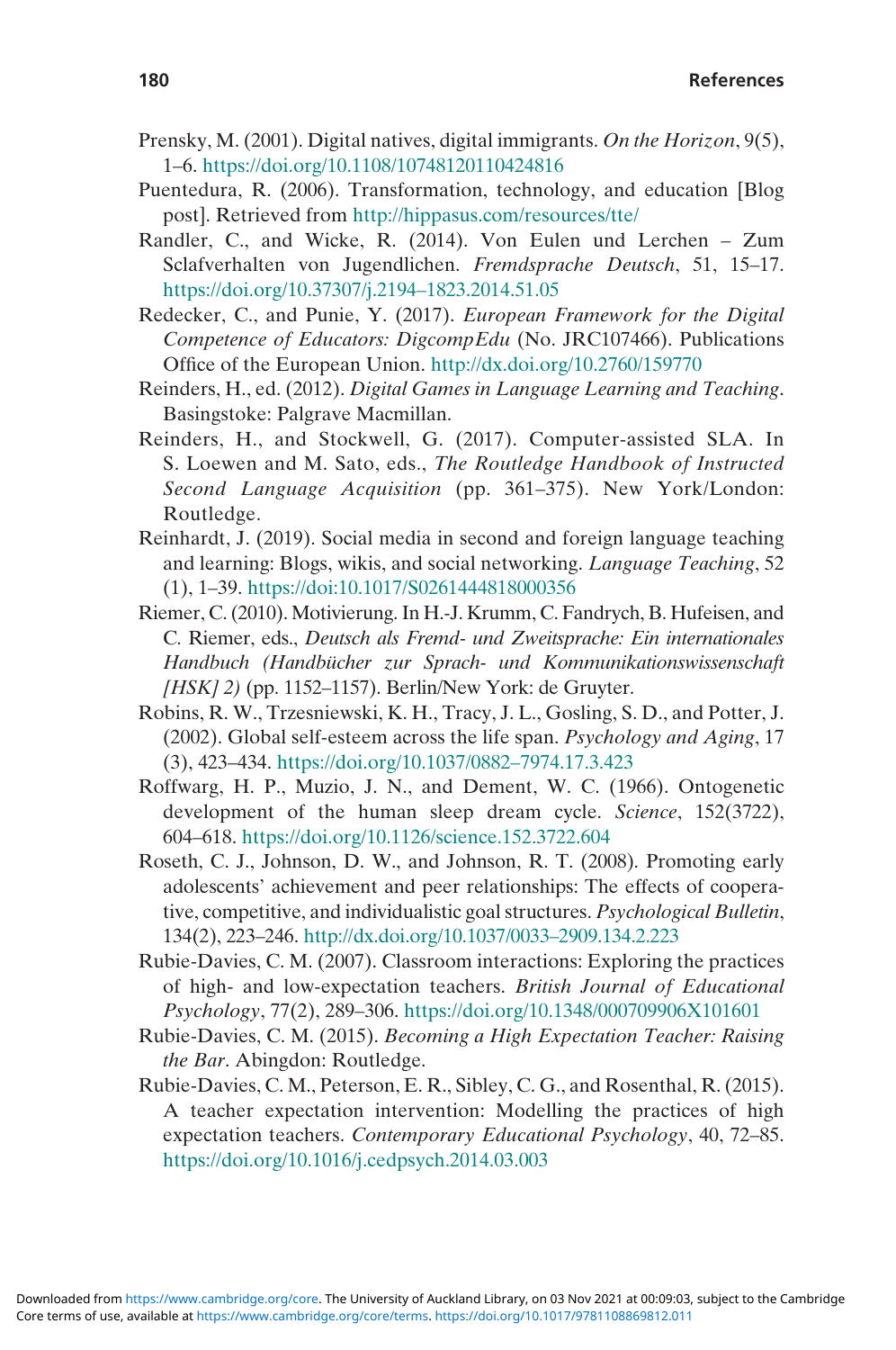- Russell, J., and Spada, N. (2006). The effectiveness of corrective feedback for the learning of L2 grammar. In J. Norris and L. Ortega, eds., Synthesizing Research on Language Learning and Teaching (pp. 309–365). Amsterdam: John Benjamins.
- Saito, K., and Hanzawa, K. (2016). Developing second language oral ability in foreign language classrooms: The role of the length and focus of instruction and individual differences. Applied Psycholinguistics, 37, 813–840. Doi:10.1017/S0142716415000259
- Salomo, D. (2014). Deutschland, Deutschlernen und Deutschunterricht: Aus der Sicht von Jugendlichen und Lehrkräften in verschiedenen Ländern weltweit, eine empirische Studie. Retrieved from [www.goethe.de/resources/](https://www.goethe.de/resources/files/pdf31/deutschlernen%5F18%5F12%5F2014%5Fweb.pdf) fi[les/pdf31/deutschlernen\\_18\\_12\\_2014\\_web.pdf](https://www.goethe.de/resources/files/pdf31/deutschlernen%5F18%5F12%5F2014%5Fweb.pdf)
- Sato, M., and Ballinger, S. (2012). Raising language awareness in peer interaction: A cross-context, cross-methodology examination. Language Awareness, 21(1–2), 157–179. [https://doi.org/10.1080/09658416](https://doi.org/10.1080/09658416.2011.639884) [.2011.639884](https://doi.org/10.1080/09658416.2011.639884)
- Sauro, S. (2012). Computer‐mediated communication and second language development. In C. A. Chapelle, ed., The Encyclopedia of Applied Linguistics. Hoboken, NJ: Wiley. [https://doi.org/10.1002/9781405198431](https://doi.org/10.1002/9781405198431.wbeal0180) [.wbeal0180](https://doi.org/10.1002/9781405198431.wbeal0180)
- Saville-Troike, M. (1988). 'Private speech': Evidence for second language learning strategies during the 'silent period'. Journal of Child Language, 15(3), 567–590. <https://doi.org/10.1017/S0305000900012575>
- Schmidt, R. (1995). Consciousness and foreign language learning: A tutorial on the role of attention and awareness in learning. In R. Schmidt (ed.), Attention and Awareness in Foreign Language Learning (pp. 1–65). Honolulu, HI: University of Hawaii Press.
- Schmidt, R. (2001). Attention. In P. Robinson, ed., Cognition and Second Language Instruction (pp. 3–32). Cambridge: Cambridge University Press.
- Scrivener, J. (2005). Learning Teaching: A Guidebook for English Language Teachers. Oxford: Macmillan Education.
- Shernoff, D. J. (2013). Optimal Learning Environments to Promote Student Engagement. New York, NY: Springer.
- Shernoff, D. J., Ruzek, E. A., and Sinha, S. (2017). The influence of the high school classroom environment on learning as mediated by student engagement. Psychology International, 38(2), 201–218. [https://doi.org/10](https://doi.org/10.1177/0143034316666413) [.1177/0143034316666413](https://doi.org/10.1177/0143034316666413)
- Simard, D., and Jean, G. (2011). An exploration of L2 teachers' use of pedagogical interventions devised to draw L2 learners' attention to form. Language Learning, 61(3), 759–785. [https://doi.org/10.1111/j.1467](https://doi.org/10.1111/j.14679922.2011.00656.x)– [9922.2011.00656.x](https://doi.org/10.1111/j.14679922.2011.00656.x)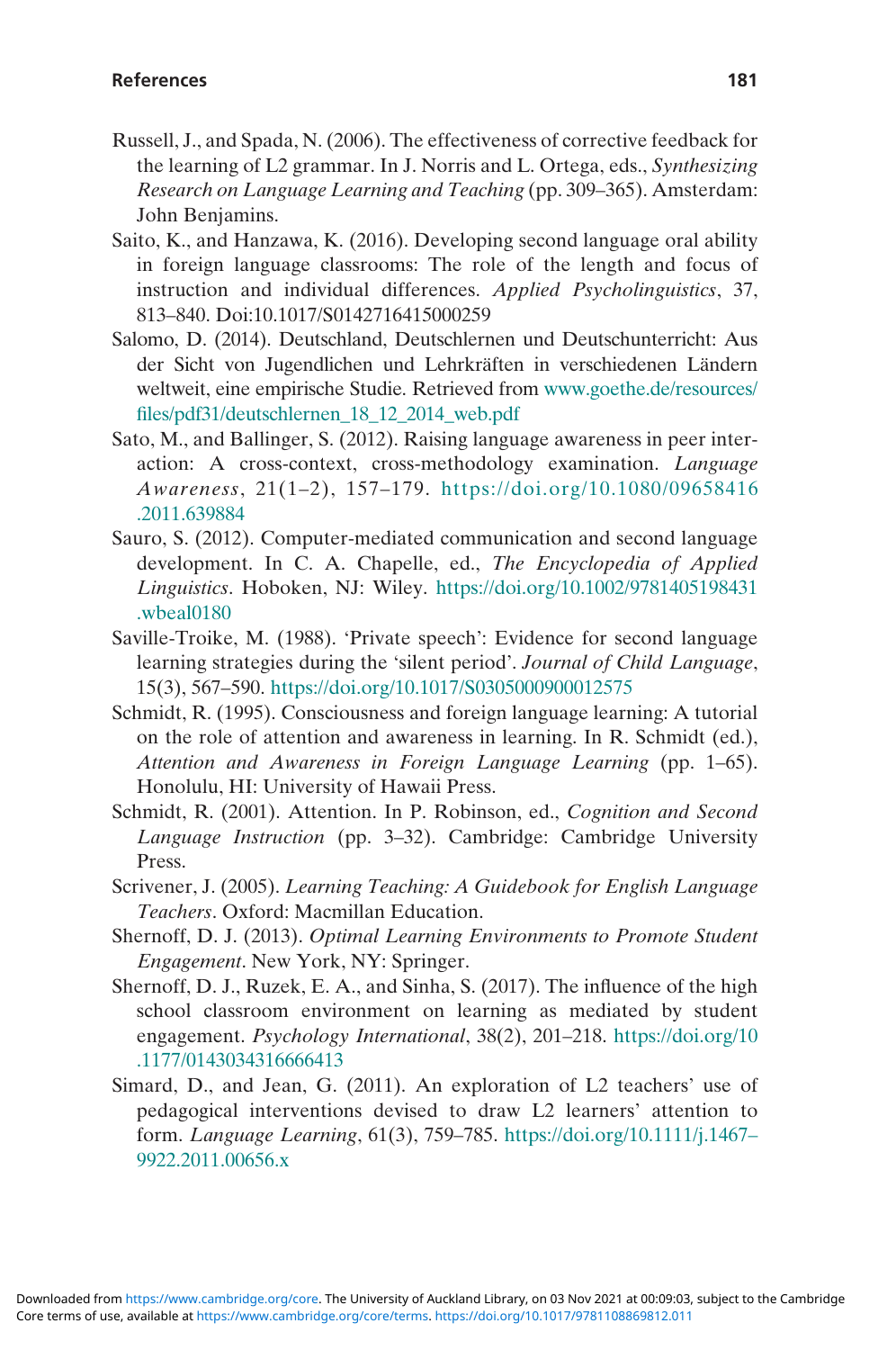- Skehan, P. (1998). A Cognitive Approach to Language Learning. Oxford: Oxford University Press.
- Spada, N. (2007). Communicative language teaching: Current status and future prospects. In J. Cummins and C. Davison, eds., International Handbook of English Language Teaching (pp. 271–288). New York: Springer.
- Spada, N., and Lightbown, P. (2008). Form-focused instruction: Isolated or integrated? TESOL Quarterly, 42(2), 181–207. doi:10.2307/40264447
- Stern, H. H. (1985). The time factor and compact course development. TESL Canada Journal, 3(1), 13–29. <https://doi.org/10.18806/tesl.v3i1.471>
- Storch, N. (2002). Patterns of interaction in ESL pair work. Language Learning, 52(1), 119–158. [https://doi.org/10.1111/1467](https://doi.org/10.1111/14679922.00179)–9922.00179
- Sumter, S., Bokhorst, C., and Westemberg, P. M. (2009). Social fears during adolescence: Is there an increase in distress and avoidance? Journal of Anxiety Disorders, 23(7), 897–903. [https://doi.org/10.1016/j](https://doi.org/10.1016/j.janxdis.2009.05.004) [.janxdis.2009.05.004](https://doi.org/10.1016/j.janxdis.2009.05.004)
- Swain, M. (1985). Communicative competence: Some roles of comprehensible input and comprehensible output in its development. In S. Gass and C. Madden, eds., Input in Second Language Acquisition (pp. 235–253). Rowley, MA: Newbury House.
- Swain, M. (1995). Three functions of output in second language learning. In G. Cook and B. Seidhofer, eds., Principles and Practice in the Study of Language: Studies in Honour of H. G. Widdowson (pp. 125–144). Oxford: Oxford University Press.
- Swain, M. (2000). The output hypothesis and beyond: Mediating acquisition through collaborative dialogue. In J. P. Lantolf, ed., Sociocultural Theory and Second Language Learning (pp. 97–114). Oxford: Oxford University Press.
- Swain, M. (2005). The output hypothesis: Theory and research. In E. Hinkel, ed., Handbook of Research in Second Language Teaching and Learning (pp. 471–483). London: Routledge.
- Tapscott, D. (2008). Grown Up Digital: How the Net Generation Is Changing Your World. New York: McGraw-Hill.
- Tognini, R. (2008). Interaction in languages other than English classes in Western Australian primary and secondary schools: Theory, practice and perceptions. <https://ro.ecu.edu.au/theses/26>
- Tomlinson, C. A. (2014). The Differentiated Classroom: Responding to the Needs of All Learners, 2nd ed. Upper Saddle River, NJ: Pearson Education, Inc.
- Tomlinson, C. A., Brighton, C., Hertberg, H., Callahan, C. M., Moon, T. R., Brimijoin, K., Conover, L. A., and Reynolds, T. (2003). Differentiating instruction in response to student readiness, interest and learning profile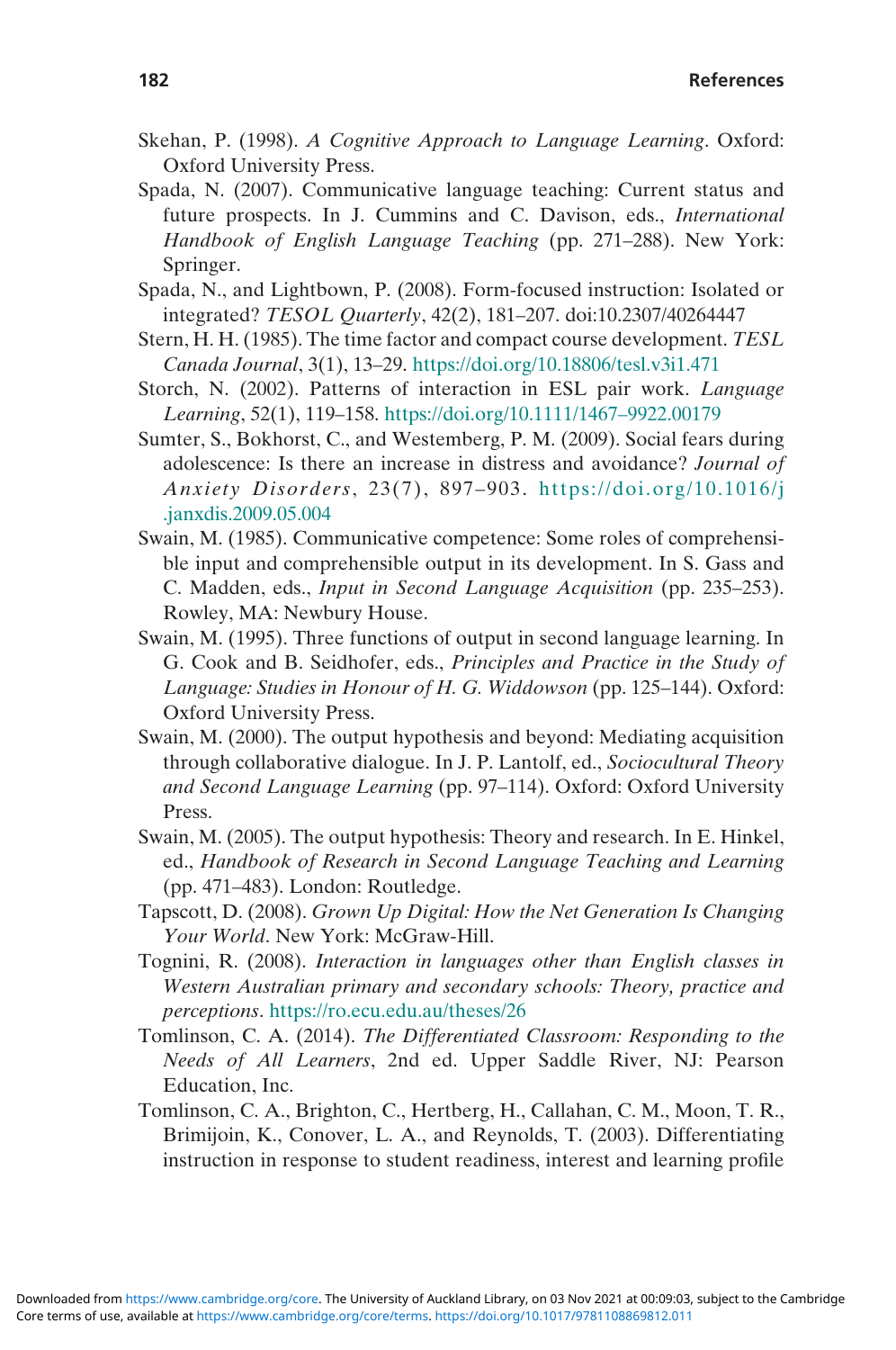in academically diverse classrooms: A review of literature. Journal for the Education of the Gifted,  $27(2-3)$ , 119-145. [https://doi.org/10.1177](https://doi.org/10.1177/016235320302700203) [/016235320302700203](https://doi.org/10.1177/016235320302700203)

- Toth, P. D. (2006). Processing instruction and a role for output in second language acquisition. Language Learning, 56(2), 319–385. [https://doi.org](https://doi.org/10.1111/j.00238333.2006.00349.x) /10.1111/j.0023–[8333.2006.00349.x](https://doi.org/10.1111/j.00238333.2006.00349.x)
- UNESCO (2009). Policy guidelines on inclusion in education. Retrieved from [www.scribd.com/doc/37626440/UNESCO-Education-Inclusion-](http://www.scribd.com/doc/37626440/UNESCO-Education-Inclusion-Policy-Guidelines)[Policy-Guidelines](http://www.scribd.com/doc/37626440/UNESCO-Education-Inclusion-Policy-Guidelines)
- Ushoida, E. (2009). A person-in-context relational view of emergent motivation, self and identity. In Z. Dörnyei and E. Ushoida, eds., Motivation, Language Identity and the L2 Self (pp. 215–228). Bristol: Multilingual Matters.
- van de Pol, J., Volman, M., and Beishuizen, J. (2010). Scaffolding in teacher–student interaction: A decade of research. Educational Psychology Review, 22, 271–296. [https://link.springer.com/article/10](https://link.springer.com/article/10.1007/s10648-01091276) [.1007/s10648-010](https://link.springer.com/article/10.1007/s10648-01091276)–9127–6
- van Lier, L. (2000). From input to affordance: Social-interactive learning from an ecological perspective. In J. P. Lantolf, ed., Sociocultural Theory and Second Language Learning, pp. 245–260. Oxford: Oxford University Press.
- van Lier, L. (2004). The Ecology and Semiotics of Languages Learning: A Sociocultural Perspective. Dordrecht: Kluwer Academic Publishers.
- VanPatten, B., Williams, J., Rott, S., and Overstreet, M. (2004). Form–Meaning Connections in Second Language Acquisition. New York: Routledge.
- Vatansever, A. (2018). A comparison of the influence of teacher-generated and learner-generated content on learner engagement in oral tasks: A Turkish EFL high school context. Unpublished Master's dissertation, Lancaster University, Lancaster, UK.
- Vötter, S. and Treter, C. (2009). Die deutsche Sprache in China und die PASCH-Initiative. Fremdsprache Deutsch Sonderheft 1: Schulen: Partner der Zukunft [Special issue: Schools: Partners of the future], 33–36.
- Wei, L. (2018). Investigating the influence of age and language aptitude on the implicit and explicit knowledge of ESL learners. Unpublished PhD thesis, The University of Auckland.
- Wentzel, K. R., Barry, C. M., and Caldwell, K. A. (2004). Friendships in middle school: Influences on motivation and school adjustment. Journal of Educational Psychology, 96(2), 195–203. [https://doi.org/10.1037/0022](https://doi.org/10.1037/00220663.96.2.195)– [0663.96.2.195](https://doi.org/10.1037/00220663.96.2.195)
- Wilden, E. (2013). Handcrafting video clips to foster audio-visual literacy in the EFL classroom. WorldCALL Glasgow 10–13 July 2013 Papers, 369–372.